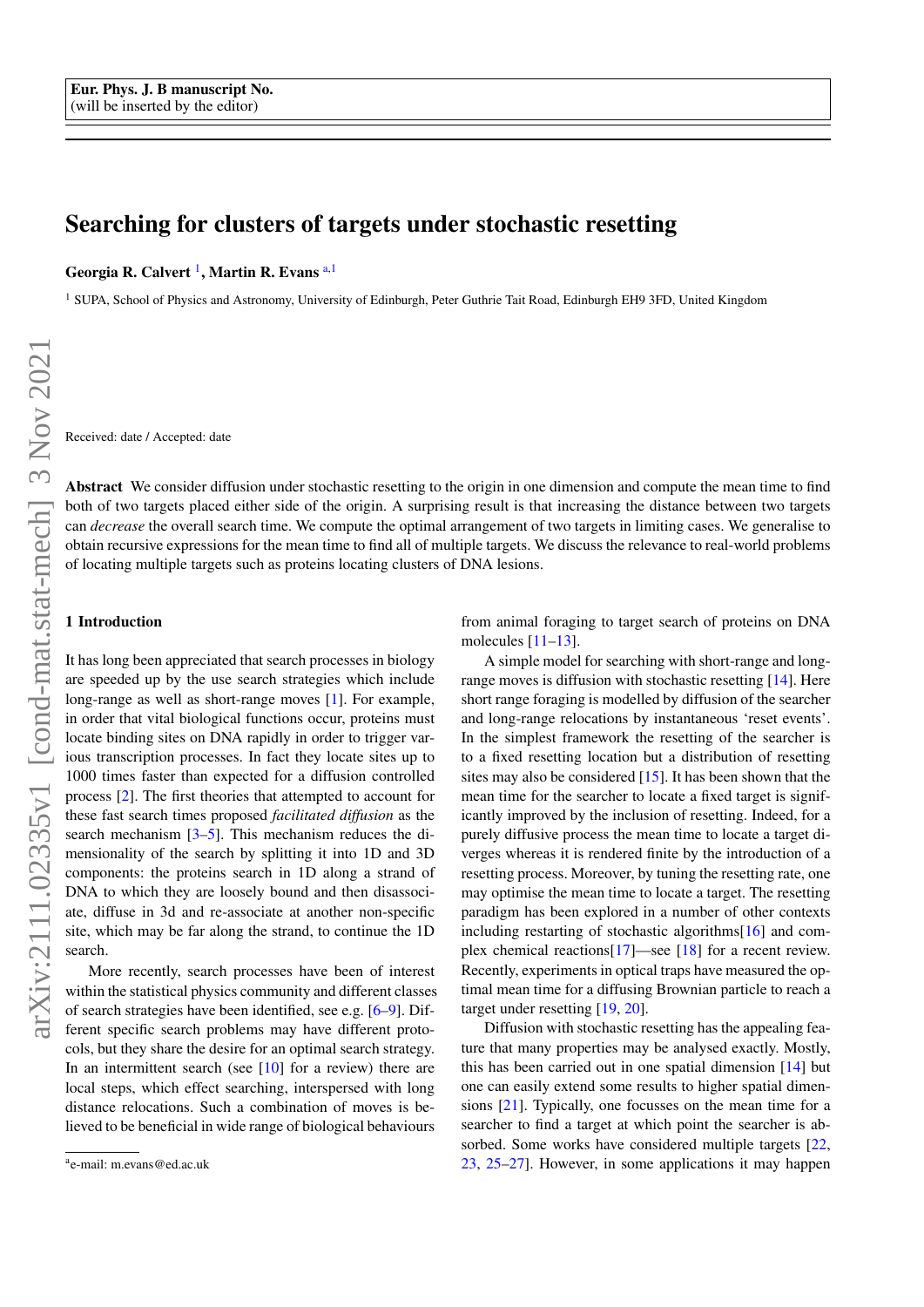that there are a number of targets, distributed in some manner, and the goal is to locate *all* of the targets. A real world context is that of proteins searching for DNA lesions [\[28\]](#page-7-21). DNA lesions need to be located by proteins quickly in order to be fixed, If there are many DNA lesions and proteins are successfully finding just one of them, then the bulk of the tissue will remain damaged so a successful search must try to locate them all. Moreover, if the tissue has been exposed to a large dose of ionising radiation which creates the DNA lesions, the lesions may exist in clusters [\[29–](#page-7-22)[31\]](#page-7-23). In order to address the problem of locating each and every one of a cluster of targets, the logical first step is to consider a searcher looking for two targets, rather than just one.

In this paper, inspired by the problem of locating all of a cluster of targets, we consider the problem of diffusion with resetting with a single searcher and the mean time to locate multiple targets in one dimension. We find exact expressions for the mean time to multiple abosorption. An interesting emergent effect is that the presence of multiple targets combined with resetting after locating each of them, can lead to a *reduction* in the mean time to find a single target. This counterintuitve result illustrates that co-operative effects may arise from having a cluster of targets to find.

The paper is organised as follows. In section 2 we define the model beginning with two targets on either side of a resetting site and set up the formalism for the computation of mean time to double absorption. In section 3 we present results for the Laplace transform of the survival probability and the mean time to double absorption. In section 4 we generalise these results to an arbitrary number of targets and present a recursive formula for the mean time to multiple absorptions. In section 5 we conclude with some comments on how the model may be improved with respect to the realworld problem of modelling proteins locating DNA lesions.

#### 2 Model definition: One Searcher, Two Targets

We consider a diffusive particle (searcher) with diffusion constant *D* moving on a one-dimensional lattice. With rate *r* the searcher is reset instantaneously to the origin. We consider one target at  $x_l < 0$  and the other at  $x_r > 0$ . When the searcher touches a target for the first time, the target is absorbed and the searcher is instantaneously restarted at the origin. It is important to note that once either  $x_r$  or  $x_l$  is located, it is no longer an absorbing target i.e. if the searcher touches the target again, the searcher is not restarted. The search is completed when *both* targets have been located.

We note that a related problem of diffusion with resetting on a one-dimensional domain with absorbing boundaries has been considered in [\[23,](#page-7-18) [24\]](#page-7-24) where the statistics of the time to be absorbed by *either* boundary were considered.

Our goal is to find the mean time to find both targets (mean time to double absorption, MTDA). For usual first passage problems there are a variety of approaches to calculating survival probabilities and mean first-passage times: forward Fokker-Planck equation, backward Fokker Planck equation and renewal equations (see e.g. [\[18,](#page-7-13) [32,](#page-7-25) [33\]](#page-7-26)). Here we find it most convenient to use the first approach.

There are three relevant survival probability densities to consider:

 $q(x,t)$ : the probability density of finding the searcher at position *x*, time *t* with it not having touched either  $x_r$  or  $x_l$ .

 $q_r(x,t)$ : the probability density for the searcher to be at position *x* at time *t* and it having touched the target at  $x_r$  but not *x<sup>l</sup>* .

 $q_l(x,t)$ : the probability density for the searcher to be at position *x* at time *t* and it having touched the target at  $x_l$  but not *xr* .

The survival probability density,  $q(x,t)$ , satisfies the forward master equation, in which the spatial variable *x* is the position after time *t*:

<span id="page-1-0"></span>
$$
\frac{\partial q(x,t)}{\partial t} = -rq(x,t) + D \frac{\partial^2 q(x,t)}{\partial x^2} + r \left[ \int_{x_l}^{x_r} dx \, q(x,t) \right] \delta(x) , \quad (1)
$$

<span id="page-1-1"></span>with boundary conditions,

$$
q(x_l, t) = q(x_r, t) = 0.
$$
 (2)

The initial condition is

$$
q(x,0) = \delta(x),\tag{3}
$$

since the searcher begins at the origin at  $t = 0$ .

The first term on the right hand side of  $(1)$  represents a loss of probability at *x* due to resetting and the third term on the right hand side indicates a gain of probability at the origin due to resetting from all *x* within the domain. The boundary conditions [\(2\)](#page-1-1) correspond to absorption of the searcher when it touches  $x_r$  or  $x_l$ . One can write down analogous but more involved equations for  $q_r(x,t)$  and  $q_l(x,t)$ , but as we shall see we do not need to explicitly compute these quantities.

The rate at which the search is completed when the second of the targets is found (with one target already having been found) is the sum of the rate of locating  $x_l$  once  $x_r$ already been found and the rate of locating  $x_r$  once  $x_l$  has already been found. These two rates are given by the diffusive currents from  $q_r$  at  $x_l$  and from  $q_l$  at  $x_r$ , respectively. Thus, the rate at which the second of the targets is located, and the search completed, can be written as

$$
F(t) = D \frac{\partial q_r(x,t)}{\partial x} \Big|_{x=x_l} - D \frac{\partial q_l(x,t)}{\partial x} \Big|_{x=x_r} . \tag{4}
$$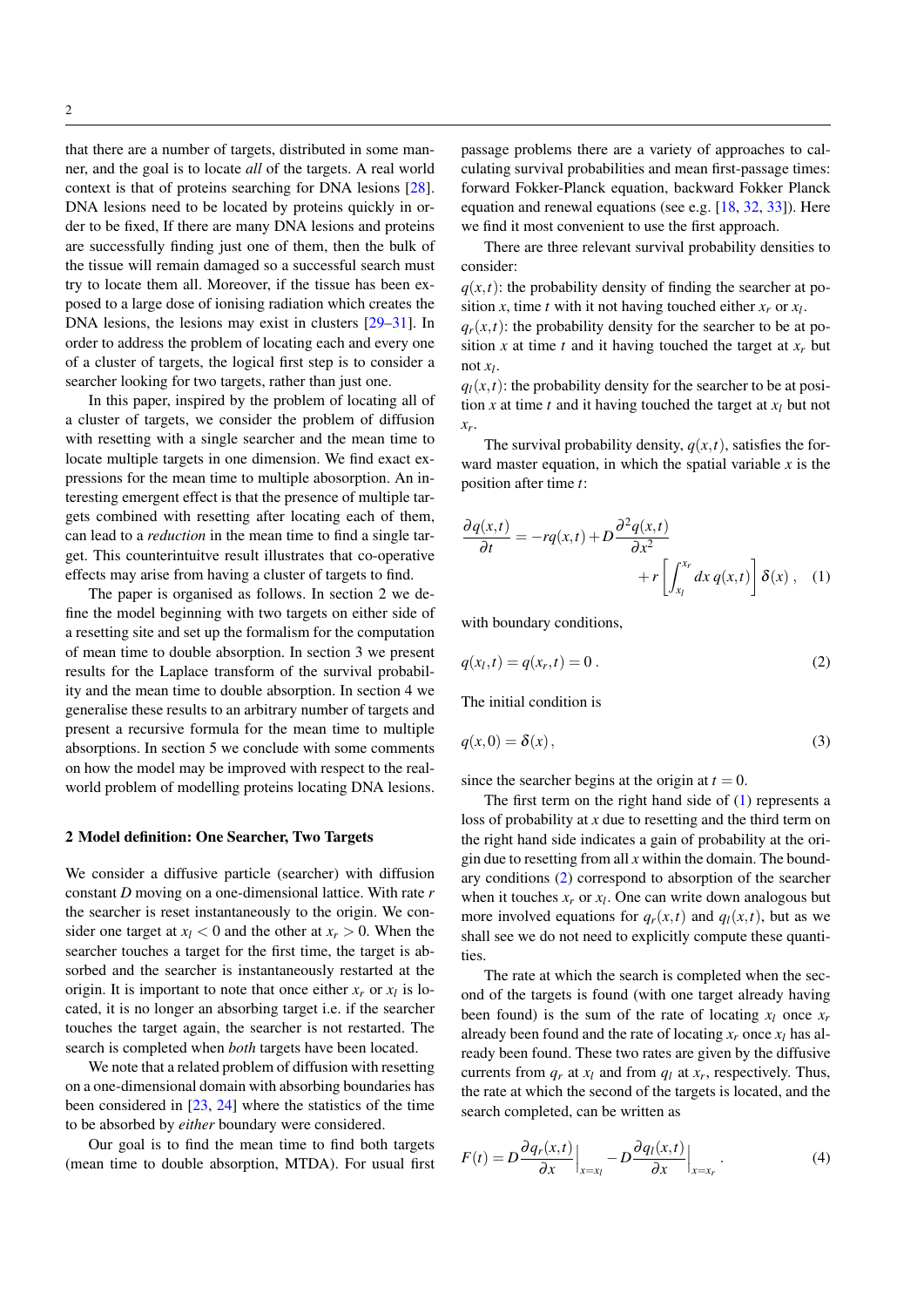Now, the rate of locating the final target may also be written as the negative rate of change of the total survival probability,  $Q_{\text{tot}}(t)$ ,

$$
F(t) = -\frac{\partial Q_{\text{tot}}(t)}{\partial t}
$$
\n<sup>(5)</sup>

<span id="page-2-0"></span>where

$$
Q_{\text{tot}}(t) = \int_{x_l}^{\infty} dx q_r(x,t) + \int_{-\infty}^{x_r} dx q_l(x,t) + \int_{x_l}^{x_r} dx q(x,t).
$$
\n(6)

is the total probability that the searcher has not yet touched *both* targets. Note that this survival probability contains three terms: the probability of having touched  $x_r$  but not  $x_l$ ; the probability of having touched  $x_l$  but not  $x_r$ ; and the probability of having touched neither target. The limits on the integrals on the rhs of [\(6\)](#page-2-0) are distinct because for each survival probability density the allowed *x* domain is different e.g. for  $q_r(x,t)$ , *x* can vary from  $x_l$  to  $\infty$  since once  $x_r$  has been touched it is no longer absorbing.

In order to obtain the MTDA, the standard approach for mean first passage time calculations would be to average the time to double absorption over the rate of absorption,  $F(t)$ , to obtain

<span id="page-2-1"></span>
$$
T_2 = \int_0^\infty dt \, tF(t) = \int_0^\infty dt \, Q_{\text{tot}}(t) \,,\tag{7}
$$

after integrating by parts, assuming the survival probabilities decay faster than  $1/t$ . We use the notation  $T_2$  to emphasize that it is the mean time to find both targets. Defining the Laplace transforms of the survival probabilities as

<span id="page-2-2"></span>
$$
\widetilde{q}(x,s) = \int_0^\infty dt \ e^{-st} q(x,t) \tag{8}
$$

$$
\widetilde{q}_r(x,s) = \int_0^\infty dt \ e^{-st} q_r(x,t) \tag{9}
$$

$$
\widetilde{q_l}(x,s) = \int_0^\infty dt \ e^{-st} q_l(x,t) \,, \tag{10}
$$

equation [\(7\)](#page-2-1) can be written

$$
T_2 = \int_{x_l}^{\infty} dx \,\widetilde{q}_r(x,0) + \int_{-\infty}^{x_r} dx \,\widetilde{q}_l(x,0) + \int_{x_l}^{x_r} dx \,\widetilde{q}(x,0). \tag{11}
$$

The standard approach would therefore be to compute the Laplace transforms [\(8\)](#page-2-2) , through which the MTDA will ultimately be found.

To shorten the calcuation, we will take advantage of the known result for  $T_1(X_r)$ , the mean time to absorption for diffusion under resetting to the origin with a single target at *X<sup>r</sup>* [\[14\]](#page-7-9),

<span id="page-2-7"></span>
$$
T_1(X_r) = \frac{1}{r} \left( e^{\alpha |X_r|} - 1 \right).
$$
 (12)

For our case the MTDA,  $T_2(x_l, x_r)$ , can be written in terms of the probabilities  $P_r$ ,  $P_l$  to find the right, left target

first, the mean times  $T_r$ ,  $T_r$  to find the corresponding target, conditioned on that target being found first, and the mean time to find a single target, once the other target has been eliminated

<span id="page-2-4"></span>
$$
T_2(x_r, x_l) = P_r[T_r + T_1(x_l)] + P_l[T_l + T_1(x_r)] \tag{13}
$$

<span id="page-2-3"></span>
$$
= \tau + P_r T_1(x_l) + P_l T_1(x_r) \tag{14}
$$

where we have defined

$$
\tau = P_r T_r + P_l T_l,\tag{15}
$$

which is the mean first passage time to *either* of the targets at  $x_r$ ,  $x_l$ . We note that  $P_r$ ,  $P_l$  are referred to in the literature as splitting probabilities and have been studied in [\[23,](#page-7-18) [34\]](#page-7-27). The relation  $(15)$  was used in [\[23\]](#page-7-18). Thus  $(14)$  reads that the mean time to double absorption is the mean time to the first absorption plus the average of the mean time for the second absorption weighted according to the probabilities of which absorption occurs first. The quantities  $\tau$ ,  $P_r$ ,  $P_l$  appearing in [\(14\)](#page-2-4) only require the knowledge of  $\tilde{q}(x,0)$ . To see this note that

<span id="page-2-6"></span>
$$
\tau = \int_0^\infty dt \int_{x_l}^{x_r} dx \, q(x, t) = \int_{x_l}^{x_r} dx \, \widetilde{q}(x, 0) \tag{16}
$$

and  $P_l$  is given by the integral of the absorption rate at target *xl*

$$
P_l = \int_0^\infty dt \, D \frac{\partial q(x, t)}{\partial x} \Big|_{x_l} = D \frac{\partial \widetilde{q}(x, 0)}{\partial x} \Big|_{x_l} \,. \tag{17}
$$

Similarly,

$$
P_r = -\int_0^\infty dt \, D \frac{\partial q(x,t)}{\partial x} \Big|_{x_r} = -D \frac{\partial \widetilde{q}(x,0)}{\partial x} \Big|_{x_r} \,. \tag{18}
$$

Our task is therefore to compute  $\tilde{q}(x,0)$ . For completeness we compute in the appendix the full Laplace transform  $\widetilde{q}(x,s)$ .

# 3 Exact expressions for Laplace transform of survival probability and MTDA

3.1 Laplace transform of survival probability  $\tilde{q}(x, s)$ 

The Laplace transform of equation [\(1\)](#page-1-0) is

$$
\left[q(x,t)e^{-st}\right]_0^\infty + s\widetilde{q}(x,s) = -r\widetilde{q}(x,s) + D\frac{\partial^2 \widetilde{q}(x,s)}{\partial x^2} + r\left[\int_{x_l}^{x_r} dx \, \widetilde{q}(x,s)\right] \delta(x) \,. \tag{19}
$$

<span id="page-2-5"></span>Rearranging yields

$$
-(r+s)\widetilde{q}(x,s) + D\frac{\partial^2 \widetilde{q}(x,s)}{\partial x^2} = -E\delta(x),\tag{20}
$$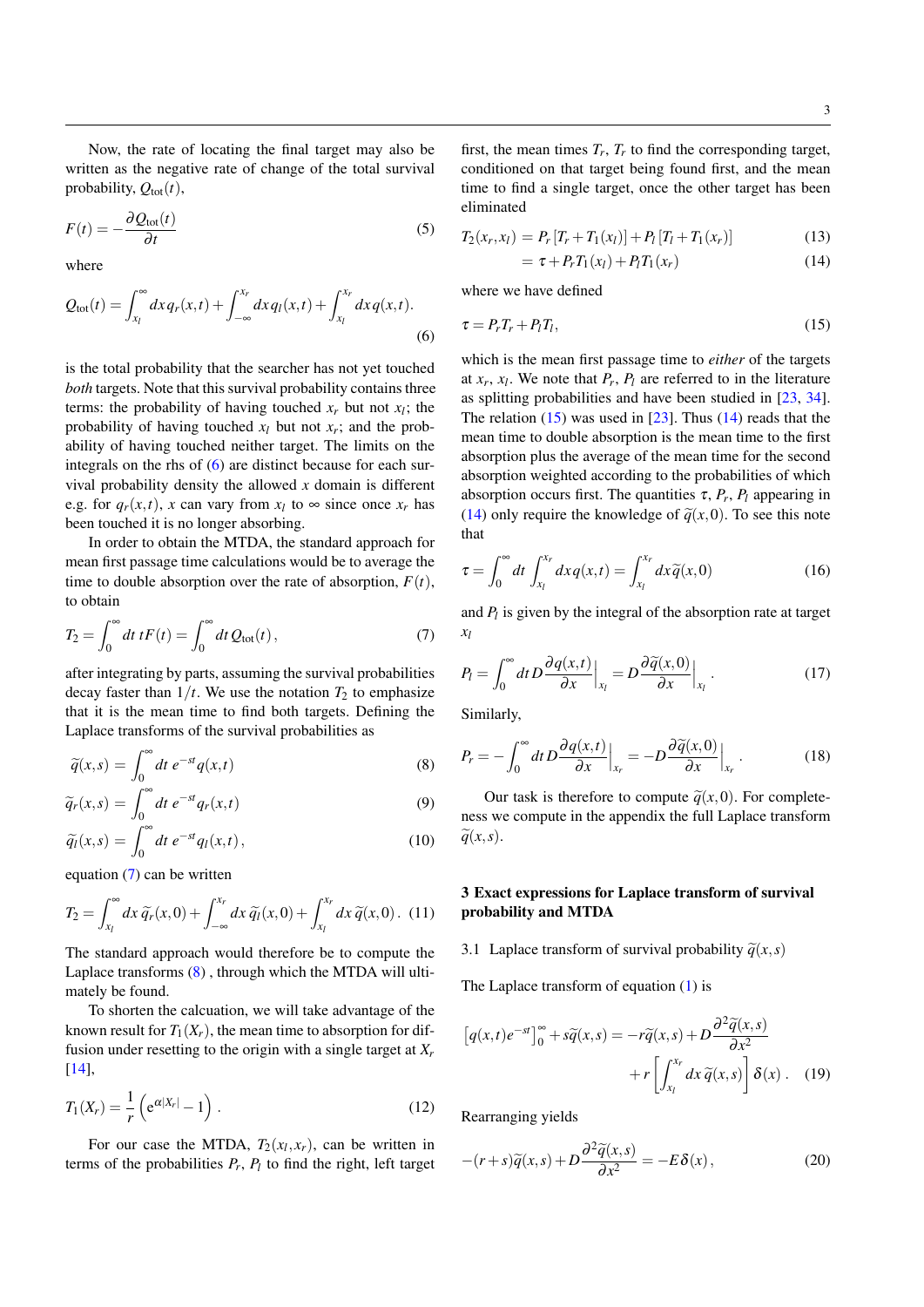<span id="page-3-0"></span>4

$$
E = 1 + r \left[ \int_{x_l}^{x_r} dx \, \widetilde{q}(x, s) \right]. \tag{21}
$$

In the appendix we give details of the solution of  $(20,21)$  $(20,21)$  for  $\tilde{q}(x, s)$ . Here we present the result for  $\tilde{q}(x, 0)$ , which we use in the following,

<span id="page-3-1"></span>
$$
\widetilde{q}(x,0) = \frac{\sinh \alpha_0 x_r \sinh \alpha_0 (x - x_l)}{\alpha_0 D(\sinh \alpha_0 x_r - \sinh \alpha_0 x_l)} \quad \text{for } x < 0 \tag{22}
$$

$$
\widetilde{q}(x,0) = \frac{\sinh \alpha_0 x_l \sinh \alpha_0 (x - x_r)}{\alpha_0 D(\sinh \alpha_0 x_r - \sinh \alpha_0 x_l)} \quad \text{for } x > 0,
$$
 (23)

where

$$
\alpha_0 = \left(\frac{r}{D}\right)^{1/2} \tag{24}
$$

## 3.2 Mean Time to Double Absorption,  $T_2$

We now put everything together to obtain an expression for the mean time to double absorption (MTDA) using [\(14\)](#page-2-4). First we compute  $\tau$ , the mean time to absorb the first target, from the formula  $(16)$  using expressions  $(22,23)$  to obtain

$$
\tau = \frac{1}{r} \left[ \frac{\sinh \alpha_0 (x_r - x_l)}{\sinh \alpha_0 x_r - \sinh \alpha_0 x_l} - 1 \right].
$$
 (25)

This expression is in agreement with equation (15) of [\[23\]](#page-7-18). One can check that the limits  $x_r \to \infty$  and  $x_l \to -\infty$  recover [\(12\)](#page-2-7).

We also require the following expressions

$$
\frac{\partial \widetilde{q}(x,0)}{\partial x}\Big|_{x=x_r} = \frac{\sinh \alpha_0 x_l}{D(\sinh \alpha_0 x_r - \sinh \alpha_0 x_l)}
$$
(26)  

$$
\frac{\partial \widetilde{q}(x,0)}{\partial (x,0)}\Big|_{x=x_r} = \frac{\sinh \alpha_0 x_r}{D(\sinh x_r - \sinh x_r)},
$$
(27)

$$
\left. \frac{\partial q(x,0)}{\partial x} \right|_{x=x_l} = \frac{\sinh \alpha_0 x_r}{D(\sinh \alpha_0 x_r - \sinh \alpha_0 x_l)},
$$
(27)

which yield

$$
P_r = \frac{-\sinh \alpha_0 x_l}{(\sinh \alpha_0 x_r - \sinh \alpha_0 x_l)}
$$
(28)

$$
P_l = \frac{\sinh \alpha_0 x_r}{(\sinh \alpha_0 x_r - \sinh \alpha_0 x_l)}.
$$
 (29)

These expressions are in agreement with equations (31,32) of [\[23\]](#page-7-18).

We then obtain from using  $(14)$ , after simplification,

$$
T_2 =
$$
  
\n
$$
\frac{1}{r} \left( \frac{\sinh^2 \alpha_0 x_r + \sinh^2 \alpha_0 x_l}{\sinh \alpha_0 x_r - \sinh \alpha_0 x_l} + \cosh \alpha_0 x_r + \cosh \alpha_0 x_l - 2 \right)
$$
\n(30)

Expression [\(30\)](#page-3-2) is the main result of this section.

One can check that as  $x_r \to 0$  one obtains

$$
T_2 \to \frac{1}{r} \left( e^{-\alpha_0 x_l} - 1 \right) \tag{31}
$$

which recovers the mean time to absorption under stochastic resetting for a single target at  $x_l$  [\(12\)](#page-2-7). The reason is that as  $x_r \to 0$  (or  $x_l \to 0$ ) one target is immediatly located and eliminated by the searcher starting from the origin. Then the searcher effectively starts again from origin at  $t = 0$  to search for a single target.

We have also checked  $(30)$  by the longer route of computing  $\tilde{q}_r(x,0), \tilde{q}_l(x,0)$  and using formulas [\(7\)](#page-2-1), [\(6\)](#page-2-0) and found perfect agreement.

#### 3.3 Dependence of MTDA on *r*

<span id="page-3-3"></span>

(a) Mean time to double absorption plotted against  $\alpha_0$ , defined in equation  $(A.3)$ .



<span id="page-3-2"></span>(b) Mean time to double absorption plotted against resetting rate, *r*.

Fig. 1: Plots of mean time to double absorption with  $D =$ 1,  $x_l = -1$  and  $x_r = 1$ . There is an obvious point at which MTDA is minimised. It is at this value of *r* that the resetting rate is optimised.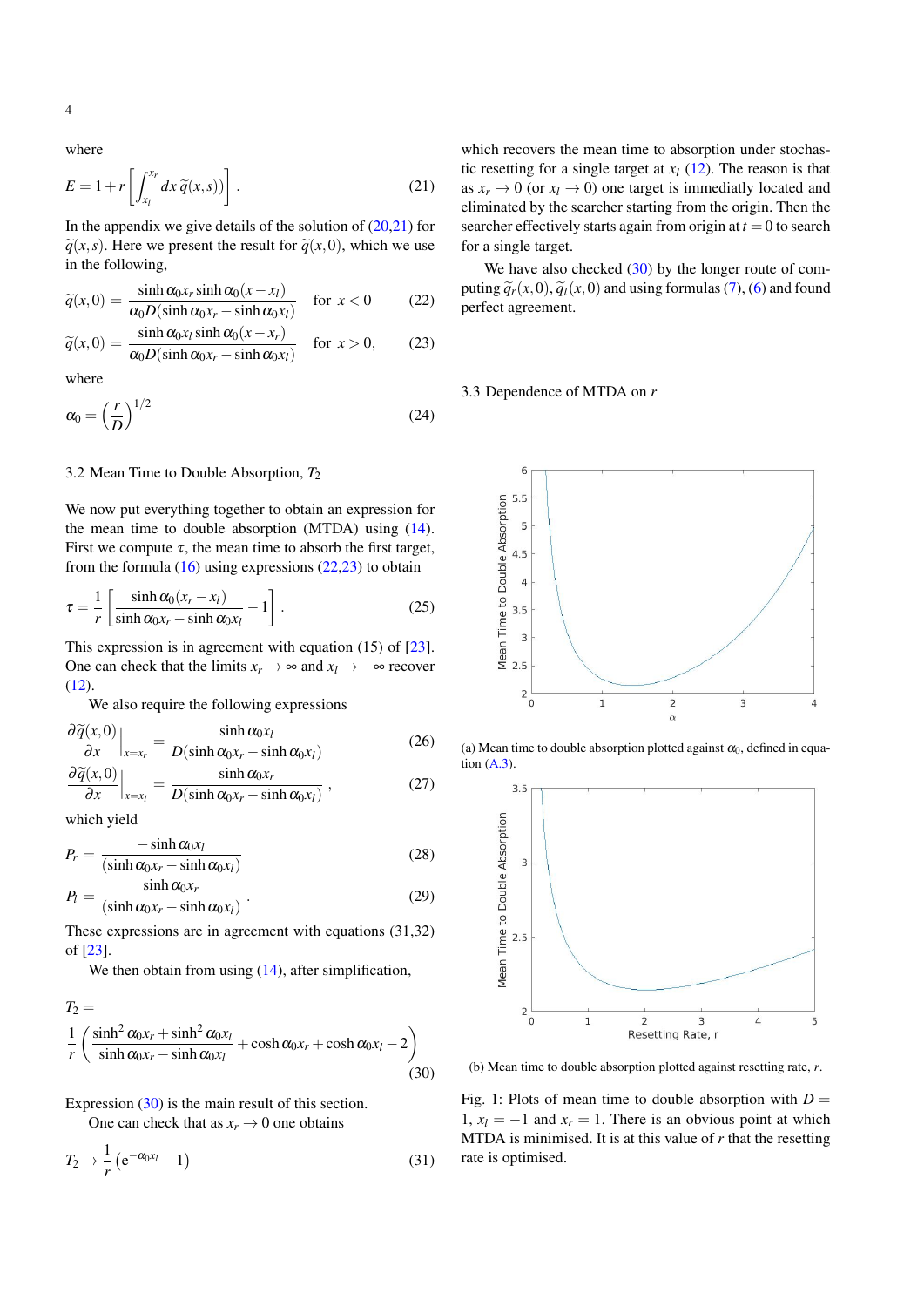Plots of equation [\(30\)](#page-3-2) with *T* plotted against both  $\alpha_0$  and *r* (with parameter values  $D = 1$ ,  $x_l = -1$  and  $x_r = 1$ ) exhibit the expected features (Figure [1\)](#page-3-3):

(i) MTDA tends to infinity as the resetting increases as the searcher does not have sufficient time to diffuse far enough to find a target between resets and therefore will never find either target.

(ii) MTDA tends to infinity as the resetting rate tends to zero. This is because, after having found the first target (inevitable given the searcher is sandwiched between the two targets, and there is no resetting), the system reduces to the wellstudied system of one diffusive particle searching in 1D for one fixed target without resetting [\[14\]](#page-7-9). In this system, the mean time to absorption diverges.

(iii) There is a turning point at which MTDA is minimised (see Fig. 1  $1b$ ). The value for *r* at this minimum is the optimal value for *r*; for this set of parameters optimal *r* is  $\simeq 2.03$ for which MTDA is  $\simeq$  2.15.

One can ask what is the optimal resetting rate i.e. the value of  $r$  that minimises  $(30)$ . For the case of a single target at *X<sup>r</sup>* it was found that there is a unique minimum value, which is most neatly expressed in terms of the variable  $\gamma =$  $X_r \alpha_0$  which is the ratio of distance to target over the typical length diffused between resets. For the two-target case considered here, the problem is more complicated since there are two lengths  $x_r$ ,  $|x_l|$ . The simplest case to consider is  $|x_l| = x_r$  where again we can express the minimisation in terms of a single variable

$$
\gamma = x_r \alpha_0 \,. \tag{32}
$$

Equating the derivative of  $(30)$  with respect to *r* to zero, yields the following transcendental equation

$$
3(\gamma - 2) \exp(\gamma) - (\gamma + 2) \exp(-\gamma) + 8 = 0.
$$
 (33)

The unique non-zero solution is  $\gamma = 1.42433$ , to be compared to  $\gamma = 1.59362$  for the case of a single target at  $x_r$ [\[14\]](#page-7-9). For the case  $D = 1$ ,  $x_r = 1$  this equates to an optimal resetting rate  $r = 2.02872$ , which is in agreement with Fig. 1b). The fact that the optimal value of  $\gamma$  (and consequently of *r*) is lower for double absorption than for a single target is easy to understand. In the case of two equidistant targets it would be optimal to have zero resetting rate up until the first target is found and then adopt the optimal resetting rate for a single target search. This suggests that a lower constant resetting rate is optimal overall.

#### 3.4 Dependence of MTDA on *x<sup>r</sup>*

We now turn to the dependence of the MTDA on the positions of the targets

<span id="page-4-0"></span>

Fig. 2: Mean time to double absorption plotted against  $x_r$ , with  $D = 1$ ,  $r = 1$  and  $x_l = -1$ . The minimum occurs at  $x_r = 0.289$ .

Plotting *T* against *x<sup>r</sup>* (again with arbitrary parameters  $D = 1$ ,  $x_l = -1$  and  $r = 1$ ) produces a surprising result (Figure [2\)](#page-4-0). Whilst the plot exhibits the expected feature of a divergent MTDA as  $x_r$  tends to infinity, the position of the turning point is unexpected. With the target at  $x_r$  able to exist at any point  $x_r > 0$  and the target at  $x_l$  fixed at  $x_l = -1$ , naively one might assume that the MTDA would be minimised when  $x_r = 0$ . In this scenario,  $x_r$  would be found immediately, instantly resetting the system followed by a search for *x<sup>l</sup>* (essentially, this scenario is *only* a search for one target, *x*<sub>*l*</sub>). However, placing *x<sub>r</sub>* further from  $x_l = -1$ actually *reduces* the MTDA. There exists a kind of *cooperative effect* in which the existence of a second target makes the search for the first target quicker.

The reason for this lies in the fact that the searcher is reset to the origin once it finds a target. Therefore having a target at  $x_r > 0$  actually cuts off some trajectories that are moving away from  $x_l$ . However, placing  $x_r$  too far from the origin negates the cooperative effect. If  $x_r$  becomes too large, the time taken to find  $x_r$  increases such that it cancels out the benefit from the cooperative effect. Thus there exists an optimum value for *x<sup>r</sup>* .

To check that cooperative effect between targets always occurs one can compute

$$
\left. \frac{\partial T_2}{\partial x_r} \right|_{x_r=0} = -\frac{\alpha_0}{r} \ . \tag{34}
$$

Thus, there is a decrease in  $T_2$ , on increasing  $x_r$  from zero, for all parameter values.

We now consider the value of  $x_r > 0$  that minimises the MTDA given a fixed  $x_l$  < 0. Setting the derivative of [\(30\)](#page-3-2) with respect to  $x_r$  to zero yields a quartic equation for  $\eta \equiv$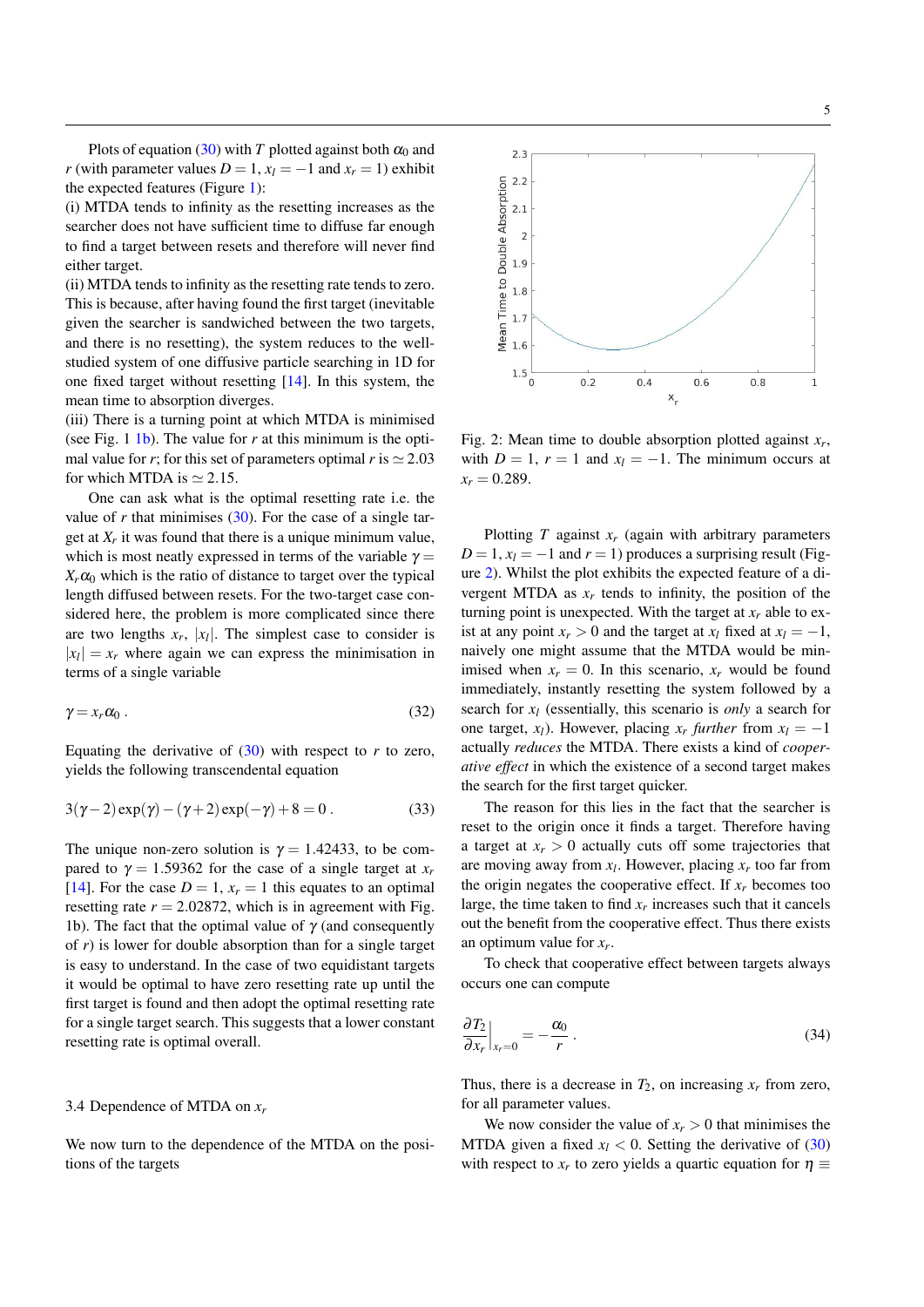6

 $e^{\alpha_0 x_r}$ :

$$
(\eta^2 - 1)^2 + 4\sinh(\alpha_0|x_l|)\eta(\eta^2 - 1) - 4\sinh^2(\alpha_0|x_l|) = 0.
$$
\n(35)

The form of this equation implies that for  $\eta > 1$  (which corresponds to  $x_r > 0$ ) there is always a unique solution. Thus, there is a unique optimal value  $x_r^*$  of  $x_r$ .

We can obtain the behaviour of  $x_r^*$  in the two limiting cases where  $\alpha_0 |x_l|$  is either large or small. The quantity  $\alpha_0 |x_l|$ is the ratio of the distance to the left target from the resetting site to the typical distance diffused between resets [\[14\]](#page-7-9).

For  $\alpha_0|x_l|\gg 1$  $e^{\alpha_0 x_r^*} \simeq$  $\int e^{\alpha_0 |x_l|}$ 2  $\setminus$ <sup>1/3</sup>  $(36)$ 

so

$$
x_r^* \simeq \frac{|x_l|}{3} \,. \tag{37}
$$

Also the probability of locating the right target first is

$$
P_r \simeq 1 - \frac{1}{2^{1/3}} e^{-2\alpha_0 |x_l|/3} \tag{38}
$$

For  $\alpha_0|x_l|\ll 1$ 

$$
\left(e^{\alpha_0 x_r^*} - 1\right) \simeq \left(2^{1/2} - 1\right) \sinh \alpha_0 |x_l| \,,\tag{39}
$$

so

$$
x_r^* \simeq \left(2^{1/2} - 1\right) |x_l| \,. \tag{40}
$$

Also the probability of locating the right target first is

$$
P_r \simeq 2^{-1/2} = 0.7071\ldots\tag{41}
$$

It is interesting to note that in both limiting cases the optimal distance of the right target is less than the distance to the left target, by simple factors of  $1/3$  for  $\alpha_0|x_l|\gg 1$  and  $0.4142...$  for  $\alpha_0|x_l|\ll 1$ . Also, the probability of locating the right target first is greater than one half in both cases. Thus in its optimal position the right target effectively cuts off errant trajectories.

# 4 Generalisation to multiple targets

Here we outline how the results may be generalised to an arbitrary number of targets on the real line. So far we have considered two targets either side of the resetiing position, the origin. The result for two targets on the same side, say at positions  $x_{r_1} > 0$  and  $x_{r_2} > x_{r_1}$  is simply

$$
T_2(x_{r_1}, x_{r_2}) = T_1(x_{r_1}) + T_1(x_{r_2}), \qquad (42)
$$

i.e. it is the mean time to locate the nearest target plus the mean time to find the furthest target. For the case of two targets to the right of the origin,  $x_{r_1} > 0$  and  $x_{r_2} > x_{r_1}$  and one to the left  $x_l$  < 0, using the same logic as for [\(14\)](#page-2-4), the mean time to find all three targets is

<span id="page-5-0"></span>
$$
T_3(x_l, x_{r_1}, x_{r_2}) = \tau(x_l, x_{r_1}) + P_{r_1} T_2(x_l, x_{r_2}) + P_l T_2(x_{r_1}, x_{r_2}).
$$
\n(43)

Equation [\(43\)](#page-5-0) states that the mean time to triple absorption is equal to the mean time to the first absorption plus the average of the mean time for the remaining double absorption weighted according to the probabilities of which absorption occurs first.

In this way, one can recursively write down expressions for the mean time to absorb any number of targets. Specifically, for *m* targets to the left of the origin and *n* targets to the right the expression reads

<span id="page-5-1"></span>
$$
T_{m+n}(x_{l_m},\ldots,x_{l_1},x_{r_1},\ldots,x_{r_n}) = \tau(x_l,x_{r_1})
$$
  
+  $P_{r_1}(x_{l_1},x_{r_1})T_{n+m-1}(x_{l_m},\ldots,x_{l_1},x_{r_2},\ldots,x_{r_n})$   
+  $P_{l_1}(x_{l_1},x_{r_1})T_{n+m-1}(x_{l_m},\ldots,x_{l_2},x_{r_1},\ldots,x_{r_n}),$  (44)

where  $P_{r_1}(x_{l_1}, x_{r_1})$  is now the probability of first finding the target on the right of the pair of closest targets on either side of the origin.

#### 5 Conclusion

In this paper we have studied mean times for a diffusive searcher, under resetting to a fixed position, to locate all of multiple targets. We have presented the exact expression [\(30\)](#page-3-2) for two targets in one dimension and shown how to generalise to an arbitrary number of targets on the real line [\(44\)](#page-5-1).

A perhaps surprising result is that the presence of multiple targets can actually reduce the time to find a single target. In the case of two targets we have obtained expressions for the optimal position of the second target which minimises the time to locate both targets. Although seemingly counterintuitive, the effect is a result of the searcher being returned to the origin once a target has been located.

The study was motivated by the problem of healing of lesions on DNA. For this purpose the model we consider is necessarily a crude simplification where each event of disassocation/re-association from the DNA is considered a reset of the system and the resetting instantaneously occurs at a single resetting site. In reality there are many possible processes for the translocation of proteins between sites e.g. jumping, hopping, intersegment transfer and sliding are commonly discussed [\[5\]](#page-7-3). With the emergence of single molecule methods, it has become possible to observe the motion of proteins at an individual molecule level [\[35\]](#page-8-0), which may inform modelling. An obvious improvement to be made to the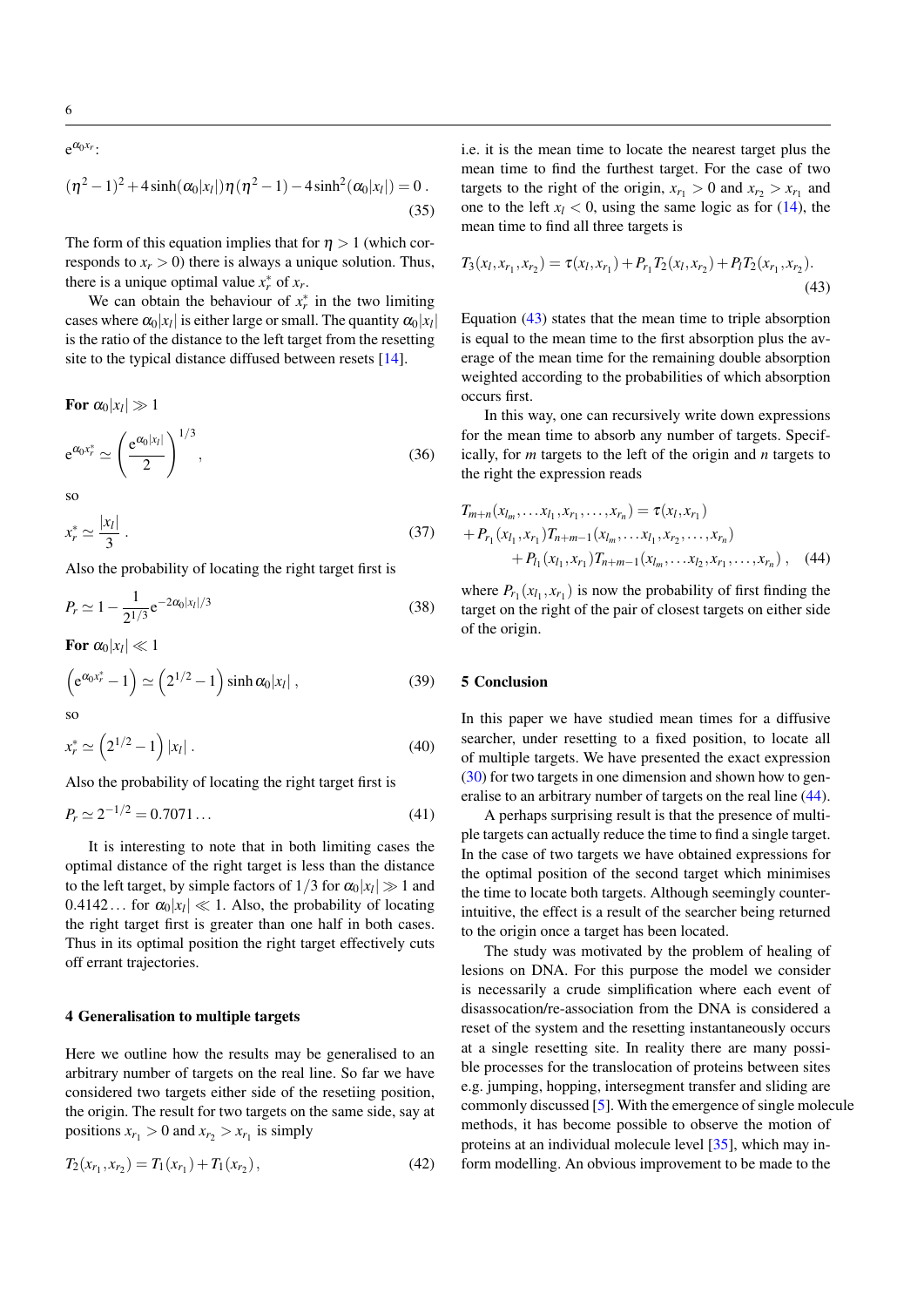resetting dynamics is to more faithfully model a distribution of binding sites (for resetting to) and to include a delay in the reset process. A cluster of target sites may also have some specific structure. Moreoever, the mechanism via which DNA is physically repaired is, itself, not a straightforward process. There exist multiple types of DNA repair [\[36\]](#page-8-1) such as nucleotide excision repair, mismatch repair, homologous recombination. It is also possible that the proteins that search for, and are able to sense, DNA lesions are involved in the repair process as well as the search process. This would mean that, after having located a target site, rather than being released back into the system to search for another target, a protein may stay bound to the target site [\[37\]](#page-8-2). Finally, whether searching for a binding site for gene transcription or searching for a DNA lesion in order to trigger the repair process, there are typically multiple searchers looking for multiple targets.

Thus, there are a plethora of future modifications that can be made to the basic model we study. Encouragingly, some studies of diffusion with resetting have begun to explore such details, for example, including a resetting distribution [\[15\]](#page-7-10), including dynamics in the absorption process [\[38\]](#page-8-3), including multiple searchers in the analysis [\[8\]](#page-7-28), and adding a delay to the reset process [\[17,](#page-7-12) [39](#page-8-4)[–42\]](#page-8-5).

Acknowledgements GRC acknowledges the Higgs Centre for Theoretical Physics where this work began as an MSc project.

Author Contribution Statement: GRC designed and carried out research and drafted sections of the paper. MRE designed and carried out research and wrote the paper.

## Appendix A: Calculation of  $\tilde{q}(x,s)$

In this appendix we solve equation  $(20)$  self-consistently. As mentioned in the main text there are number of approaches one can take; here we choose to use the forward master equation.

For  $x < 0$  the solution of the homogeneous equation is

$$
\widetilde{q}(x,s) = ae^{-\alpha x} + be^{\alpha x} \tag{A.1}
$$

and for  $x > 0$ 

$$
\widetilde{q}(x,s) = ce^{-\alpha x} + de^{\alpha x} \tag{A.2}
$$

<span id="page-6-0"></span>where

$$
\alpha^2 = \frac{(r+s)}{D} \tag{A.3}
$$

and *a*, *b*, *c*, *d* are constants to be determined from the boundary conditions. The boundary conditions  $\widetilde{q}(x_l, s) = \widetilde{q}(x_r, s) = 0$ 0 give

$$
0 = ae^{-\alpha x_l} + be^{\alpha x_l} \tag{A.4}
$$

$$
0 = ce^{-\alpha x_r} + de^{\alpha x_r}.
$$
 (A.5)

Continuity of  $\tilde{q}(x, s)$  at  $x = 0$  yields

$$
a+b=c+d, \tag{A.6}
$$

and the discontinuity in the derivative, obtained by integrating over the delta function,

$$
D\left[\frac{\partial \widetilde{q}(x,s)}{\partial x}\right]_{0^{-}}^{0^{+}} = -E, \qquad (A.7)
$$

implies

$$
-c + d + a - b = -\frac{E}{\alpha D} \,. \tag{A.8}
$$

There are now four simultaneous equations for *a*,*b*, *c*,*d* interms of *E*, the solution of which is

$$
a = \frac{E}{2\alpha D} e^{2\alpha x_l} \left( \frac{1 - e^{2\alpha x_r}}{e^{2\alpha x_r} - e^{2\alpha x_l}} \right)
$$
(A.9)

$$
b = \frac{-E}{2\alpha D} \left( \frac{1 - e^{2\alpha x_r}}{e^{2\alpha x_r} - e^{2\alpha x_l}} \right)
$$
(A.10)

$$
c = \frac{E}{2\alpha D} e^{2\alpha x_r} \left( \frac{1 - e^{2\alpha x_l}}{e^{2\alpha x_r} - e^{2\alpha x_l}} \right)
$$
(A.11)

$$
d = \frac{-E}{2\alpha D} \left( \frac{1 - e^{2\alpha x_l}}{e^{2\alpha x_r} - e^{2\alpha x_l}} \right) \tag{A.12}
$$

The self-consistent solution for *E* is found using [\(21\)](#page-3-0)

$$
E = \frac{(r+s)(e^{\alpha x_r} + e^{\alpha x_l})}{r(e^{\alpha(x_r + x_l)} + 1) + s(e^{\alpha x_r} + e^{\alpha x_l})}
$$
 (A.13)

 $\text{Case } s = 0$ 

In the case  $s = 0$ , which we will consider from now on, the expression for *E* simplifies to

$$
E = \frac{(e^{\alpha_0 x_r} + e^{\alpha_0 x_l})}{e^{\alpha_0 (x_r + x_l)} + 1},
$$
\n(A.14)

where

$$
\alpha_0 = \left(\frac{r}{D}\right)^{1/2} \,. \tag{A.15}
$$

Substituting  $E$  in to  $a, b, c, d$  then yields

$$
a = -\frac{e^{\alpha_0 x_l} \sinh \alpha_0 x_r}{2\alpha_0 D(\sinh \alpha_0 x_r - \sinh \alpha_0 x_l)}
$$
(A.16)

$$
b = \frac{e^{-\alpha_0 x_l} \sinh \alpha_0 x_r}{2\alpha_0 D(\sinh \alpha_0 x_r - \sinh \alpha_0 x_l)}
$$
(A.17)

$$
c = -\frac{e^{\alpha_0 x_r} \sinh \alpha_0 x_l}{2\alpha_0 D(\sinh \alpha_0 x_r - \sinh \alpha_0 x_l)}
$$
(A.18)

$$
d = \frac{e^{-\alpha_0 x_r} \sinh \alpha_0 x_l}{4\alpha_0 D(\sinh \alpha_0 x_r - \sinh \alpha_0 x_l)}.
$$
 (A.19)

Hence, the expression for  $\tilde{q}(x,0)$  reads

$$
\widetilde{q}(x,0) = \frac{\sinh \alpha_0 x_r \sinh \alpha_0 (x - x_l)}{\alpha_0 D(\sinh \alpha_0 x_r - \sinh \alpha_0 x_l)} \text{ for } x < 0 \quad (A.20)
$$

$$
\widetilde{q}(x,0) = \frac{\sinh \alpha_0 x_l \sinh \alpha_0 (x - x_r)}{\alpha_0 D(\sinh \alpha_0 x_r - \sinh \alpha_0 x_l)} \text{ for } x > 0. \quad (A.21)
$$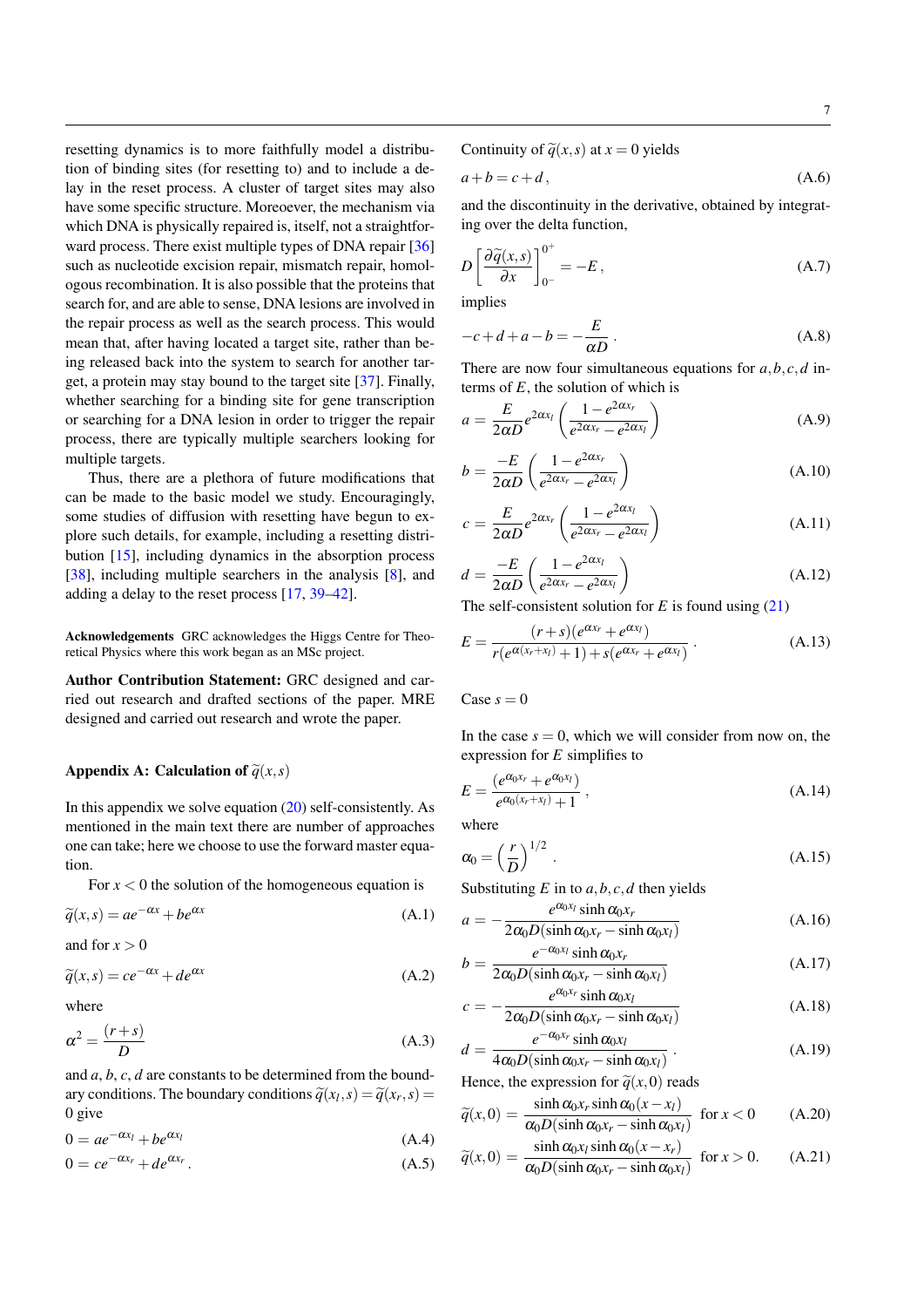#### References

- <span id="page-7-0"></span>1. G. M. Viswanathan, M. G. E. da Luz, E. P. Raposo and H. E. Stanley *The Physics of Foraging: An Introduction to Random Searches and Biological Encounters* (Cambridge: Cambridge University Press) (2011)
- <span id="page-7-1"></span>2. O.G. Berg, P.H. von Hippel. *Facilitated Target Location in Biological Systems.* Biochemistry 264, 675 (1989)
- <span id="page-7-2"></span>3. R.B. Winter, O.G. Berg, P.H. von Hippel. *Diffusiondriven mechanisms of protein translocation on nucleic acids. 1. Models and theory.* Biochemistry 20, 6929 (1981)
- 4. R.B. Winter, P.H. von Hippel. *Diffusion-Driven Mechanisms of Protein Translocation on Nucleic Acids. 2. The Escherichia coli Repressor-Operator Interaction: Equilibrium Measurements.* Biochemistry 20, 6948 (1981)
- <span id="page-7-3"></span>5. R.B. Winter, O.G. Berg, P.H. von Hippel. *Diffusion-Driven Mechanisms of Protein Translocation on Nucleic Acids. 3. The Escherichia coli lac Repressor-Operator Interaction: Kinetic Measurements and Conclusions.* Biochemistry 20, 6961 (1981)
- <span id="page-7-4"></span>6. A. Montanari A and R. Zecchina *Optimizing searches via rare events* Phys. Rev. Lett. 88, 178701 (2002)
- 7. O. Bénichou, M. Coppey, M. Moreau, P-H. Suet and R. Voituriez R *Optimal search strategies for hidden targets* Phys. Rev. Lett. 94, 198101 (2005)
- <span id="page-7-28"></span>8. E. Gelenbe *Search in unknown environments* Phys. Rev. E 82, 061112 (2010)
- <span id="page-7-5"></span>9. J. Snider *Optimal random search for a single hidden target* Phys. Rev. E 83, 011105 (2012)
- <span id="page-7-6"></span>10. O. Bénichou, C. Loverdo, M. Moreau and R. Voituriez *Intermittent search strategies* Rev. Mod. Phys. 83, 81 (2011)
- <span id="page-7-7"></span>11. M. Coppey, O. Benichou, R. Voituriez, M. Moreau *Kinetics of Target Site Localization of a Protein on DNA: A Stochastic Approach* Biophys J., 87 1640 (2004)
- 12. M. A. Lomholt, T. Koren, R. Metzler and J, Klafter *Lévy strategies in intermittent search processes are advantageous* Proc. Natl Acad. Sci. USA 105, 11055 (2008)
- <span id="page-7-8"></span>13. O. Bénichou, Y. Kafri, M. Sheinman and R. Voituriez *Searching fast for a target on DN Awithout falling to traps* Phys. Rev. Lett. 103, 138102 (2009)
- <span id="page-7-9"></span>14. M.R. Evans, S.N. Majumdar *Diffusion with Stochastic Resetting.* Phys. Rev. Lett. 106, 160601 (2011)
- <span id="page-7-10"></span>15. M.R. Evans, S.N. Majumdar. *Diffusion with Optimal Resetting.* J. Phys. A: Math. Theor. 44, 435001 (2011)
- <span id="page-7-11"></span>16. J.H. Lorenz *Runtime distributions and criteria for restarts SOFSEM2018: Theory and Practice of Computer Science* (in Lecture Notes in Computer Science vol 10706) ed A Tjoa et al (Cham:Edizioni della Normale) pp 493-507 (2018)
- <span id="page-7-12"></span>17. S. Reuveni, M. Urbakh and J. Klafter J *Role of substrate unbinding in Michaelis-Menten enzymatic reac-*

*tions* Proc. Natl Acad. Sci. USA 111, 4391 (2014)

- <span id="page-7-13"></span>18. M.R. Evans, S.N. Majumdar, G. Schehr. *Stochastic Resetting and Applications.* J. Phys. A: Math. Theor. 53, 193001 (2020).
- <span id="page-7-14"></span>19. B. Besga, A. Bovon, A Petrosyan, S. N. Majumdar, S. Ciliberto, *Optimal mean first-passage time for a Brownian searcher subjected to resetting: experimental and theoretical results* Phys. Rev. Research 2, 032029 (R) (2020)
- <span id="page-7-15"></span>20. O. Tal-Friedman, A. Pal, A. Sekhon, S. Reuveni, and Y. Roichman, *Experimental realization of diffusion with stochastic resetting* J. Phys. Chem. Lett. 11, 7350 (2020).
- <span id="page-7-16"></span>21. M.R. Evans, S.N. Majumdar, *Diffusion with resetting in arbitrary spatial dimension* J. Phys. A: Math. Theor. 47, 285001 (2014)
- <span id="page-7-17"></span>22. A. Chechkin and I. M. Sokolov *Random Search with Resetting: A Unified Renewal Approach* Phys. Rev. Lett. 121, 050601 (2018)
- <span id="page-7-18"></span>23. A. Pal and V. V. Prasad *First passage under stochastic resetting in an interval* Phys. Rev. E 99, 032123 (2019)
- <span id="page-7-24"></span>24. A. Pal and V. V. Prasad *Landau-like expansion for phase transitions in stochastic resetting* Phys. Rev. Research 1, 032001(R) (2019)
- <span id="page-7-19"></span>25. P.C. Bressloff *Directed intermittent search with stochastic resetting* Paul C Bressloff J. Phys. A: Math. Theor. 53 105001 (2020)
- 26. P.C. Bressloff *Target competition for resources under multiple search-and-capture events with stochastic resetting* Proceedings of the Royal Society A 476, 20200475 (2020)
- <span id="page-7-20"></span>27. P.C. Bressloff *Search processes with stochastic resetting and multiple targets* Phys. Rev. E 102, 022115 (2020)
- <span id="page-7-21"></span>28. G. R. Calvert, *Stochastic resetting applied to proteins searching for binding sites on DNA* MSc Thesis, University of Edinburgh (2020)
- <span id="page-7-22"></span>29. S. Sun, M.D. Osterman, M. Li. *Tissue specificity of DNA damage response and tumorigenesis.* Cancer Biol. Med. 16, 396 (2019).
- 30. E. Sage, L. Harrison. *Clustered DNA lesion repair in eukaryotes: Relevance to mutagenesis and cell survival.* Mutation Research/Fundamental and Mol Mechs of Mutagenesis 711, 123 (2011)
- <span id="page-7-23"></span>31. J.A. Nickoloff, N. Sharma, L. Taylor. *Clustered DNA Double-Strand Breaks: Biological Effects and Relevance to Cancer Radiotherapy* Genes 11, 99 (2020)
- <span id="page-7-25"></span>32. S. Redner *A Guide to First-Passage Processes.* Cambridge: Cambridge University Press (2001)
- <span id="page-7-26"></span>33. A. J. Bray, S.N. Majumdar, and G. Schehr, *Persistence and first-passage properties in nonequilibrium systems*, Adv. in Phys. 62, 225 (2013)
- <span id="page-7-27"></span>34. S. Belan *Restart could optimize the probability of success in a Bernoulli trial* Phys. Rev. Lett. 120, 080601